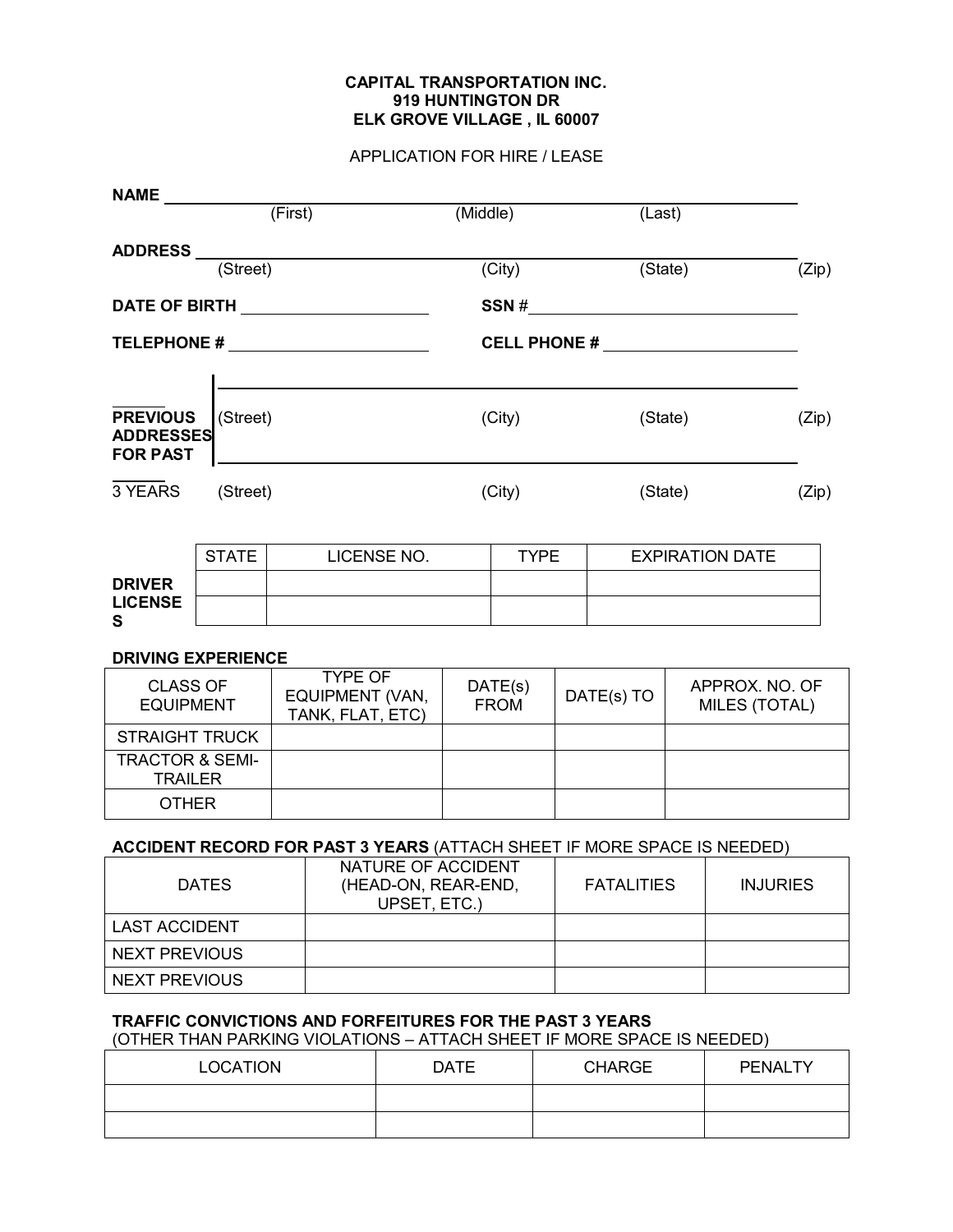| Have you ever been convicted of a Felony, DUI or DWI? Yes $\Box$ No $\Box$<br>If yes, please explain<br><u> 1980 - Jan Barbara Barat, manala</u> |                 |                                          |                 |
|--------------------------------------------------------------------------------------------------------------------------------------------------|-----------------|------------------------------------------|-----------------|
| Has any license, permit or privilege ever been suspended or revoked? Yes $\Box$                                                                  |                 |                                          | No <sub>1</sub> |
| Have you ever tested positive for drugs and/or alcohol? Yes $\Box$ No $\Box$                                                                     |                 |                                          |                 |
| <b>Past Employment Record</b>                                                                                                                    |                 |                                          |                 |
| (List ALL past employment for the last three years and ALL DOT regulated past employers for the<br>past 10 years)                                |                 |                                          |                 |
|                                                                                                                                                  |                 |                                          |                 |
|                                                                                                                                                  |                 |                                          |                 |
|                                                                                                                                                  |                 |                                          |                 |
|                                                                                                                                                  |                 |                                          |                 |
| Reason for Leaving                                                                                                                               |                 |                                          |                 |
| Where you subject to U.S. DOT drug & alcohol testing? Yes_______No____                                                                           |                 |                                          |                 |
| Was this employer regulated by U.S. DOT? Yes No                                                                                                  |                 |                                          |                 |
|                                                                                                                                                  |                 |                                          |                 |
|                                                                                                                                                  |                 |                                          |                 |
|                                                                                                                                                  |                 |                                          |                 |
|                                                                                                                                                  |                 |                                          | To              |
| Reason for Leaving                                                                                                                               |                 |                                          |                 |
| Where you subject to U.S. DOT drug & alcohol testing? Yes_______No____                                                                           |                 |                                          |                 |
| Was this employer regulated by U.S. DOT? Yes _____ No____                                                                                        |                 |                                          |                 |
|                                                                                                                                                  |                 | <u> 1980 - Johann Barbara, martxa al</u> |                 |
|                                                                                                                                                  | City City State |                                          |                 |
|                                                                                                                                                  |                 |                                          |                 |
|                                                                                                                                                  |                 |                                          | To              |
| Reason for Leaving                                                                                                                               |                 |                                          |                 |
| Where you subject to U.S. DOT drug & alcohol testing? Yes_______No____                                                                           |                 |                                          |                 |
| Was this employer regulated by U.S. DOT? Yes _____ No____                                                                                        |                 |                                          |                 |
|                                                                                                                                                  |                 |                                          |                 |
|                                                                                                                                                  | <b>City</b>     |                                          | State           |
|                                                                                                                                                  |                 |                                          |                 |
|                                                                                                                                                  |                 |                                          |                 |
| Reason for Leaving                                                                                                                               |                 |                                          |                 |
| Where you subject to U.S. DOT drug & alcohol testing? Yes________No_____                                                                         |                 |                                          |                 |
| Was this employer regulated by U.S. DOT? Yes _____ No____                                                                                        |                 |                                          |                 |

# TO BE READ AND SIGNED BY THE APPLICANT

This certifies that this application and any additional past employer records have been completed by me, and that all entries on it and information in it are true and complete to the best of my knowledge.

Applicant's Signature **Date** 

Printed Name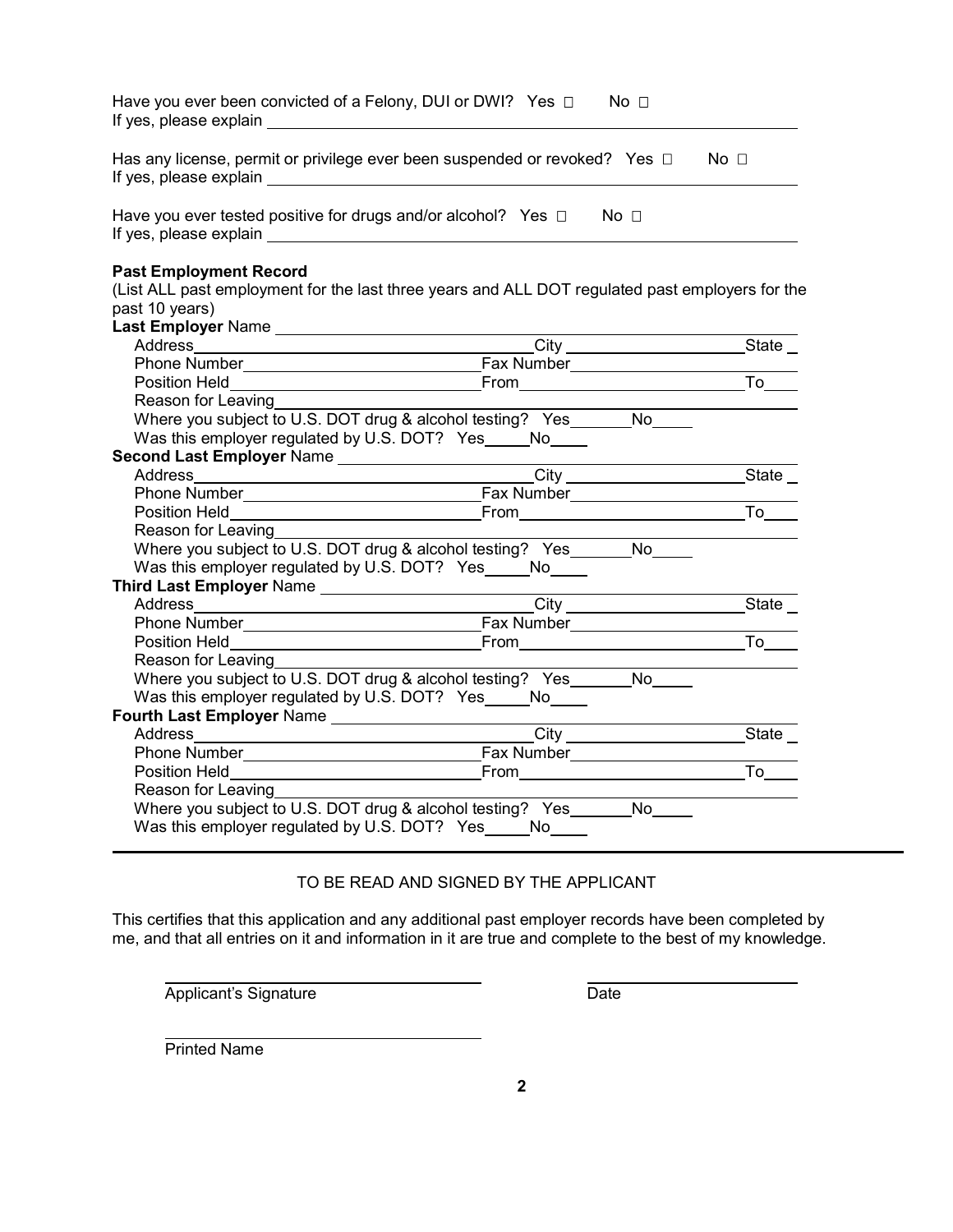### **Past Employment Record (Attachment Sheet for Additional Employers) Fifth Last Employer** Name

| Thur Last Linproyer Name __________________                                                                                                                                                                                          |                                                                                                                                                                                                                                      |                          |                                           |
|--------------------------------------------------------------------------------------------------------------------------------------------------------------------------------------------------------------------------------------|--------------------------------------------------------------------------------------------------------------------------------------------------------------------------------------------------------------------------------------|--------------------------|-------------------------------------------|
| Address                                                                                                                                                                                                                              |                                                                                                                                                                                                                                      | _City _________________  | State $\_$                                |
|                                                                                                                                                                                                                                      |                                                                                                                                                                                                                                      |                          |                                           |
| Position Held<br><u> 1989 - Johann Barn, mars ann an t-Amhair an t-Amhair an t-Amhair an t-Amhair an t-Amhair an t-Amhair an t-Amh</u>                                                                                               |                                                                                                                                                                                                                                      |                          | To                                        |
| Reason for Leaving                                                                                                                                                                                                                   |                                                                                                                                                                                                                                      |                          |                                           |
| Where you subject to U.S. DOT drug & alcohol testing? Yes No                                                                                                                                                                         |                                                                                                                                                                                                                                      |                          |                                           |
| Was this employer regulated by U.S. DOT? Yes _____ No____                                                                                                                                                                            |                                                                                                                                                                                                                                      |                          |                                           |
|                                                                                                                                                                                                                                      |                                                                                                                                                                                                                                      |                          |                                           |
| Address State State State State State State State State State State State State State State State State State State State State State State State State State State State State State State State State State State State Stat       |                                                                                                                                                                                                                                      |                          |                                           |
|                                                                                                                                                                                                                                      |                                                                                                                                                                                                                                      |                          |                                           |
| Position Held                                                                                                                                                                                                                        |                                                                                                                                                                                                                                      |                          | To                                        |
| Reason for Leaving                                                                                                                                                                                                                   |                                                                                                                                                                                                                                      |                          |                                           |
| Where you subject to U.S. DOT drug & alcohol testing? Yes _______ No                                                                                                                                                                 |                                                                                                                                                                                                                                      |                          |                                           |
| Was this employer regulated by U.S. DOT? Yes _____ No____                                                                                                                                                                            |                                                                                                                                                                                                                                      |                          |                                           |
|                                                                                                                                                                                                                                      |                                                                                                                                                                                                                                      |                          |                                           |
| Address City City                                                                                                                                                                                                                    |                                                                                                                                                                                                                                      |                          | State _                                   |
|                                                                                                                                                                                                                                      |                                                                                                                                                                                                                                      |                          |                                           |
|                                                                                                                                                                                                                                      |                                                                                                                                                                                                                                      |                          |                                           |
| Reason for Leaving                                                                                                                                                                                                                   |                                                                                                                                                                                                                                      |                          |                                           |
| Where you subject to U.S. DOT drug & alcohol testing? Yes_______No____                                                                                                                                                               |                                                                                                                                                                                                                                      |                          |                                           |
| Was this employer regulated by U.S. DOT? Yes _____ No____                                                                                                                                                                            |                                                                                                                                                                                                                                      |                          |                                           |
|                                                                                                                                                                                                                                      |                                                                                                                                                                                                                                      |                          |                                           |
| Address State State State State State State State State State State State State State State State State State State State State State State State State State State State State State State State State State State State Stat       |                                                                                                                                                                                                                                      |                          |                                           |
|                                                                                                                                                                                                                                      |                                                                                                                                                                                                                                      |                          |                                           |
|                                                                                                                                                                                                                                      |                                                                                                                                                                                                                                      |                          | $\overline{I}$ o $\overline{\phantom{a}}$ |
| Reason for Leaving                                                                                                                                                                                                                   |                                                                                                                                                                                                                                      |                          |                                           |
| Where you subject to U.S. DOT drug & alcohol testing? Yes _______ No                                                                                                                                                                 |                                                                                                                                                                                                                                      |                          |                                           |
| Was this employer regulated by U.S. DOT? Yes_____No____                                                                                                                                                                              |                                                                                                                                                                                                                                      |                          |                                           |
| Tenth Last Employer Name                                                                                                                                                                                                             |                                                                                                                                                                                                                                      |                          |                                           |
|                                                                                                                                                                                                                                      | $\overline{\phantom{a}}$ City                                                                                                                                                                                                        |                          | State                                     |
| Phone Number <b>Phone State State State State State State State State State State State State State State State State State State State State State State State State State State State State State State State State State Stat</b> |                                                                                                                                                                                                                                      |                          |                                           |
| Position Held                                                                                                                                                                                                                        | <u>From Example 2001 Promised by the set of the set of the set of the set of the set of the set of the set of the set of the set of the set of the set of the set of the set of the set of the set of the set of the set of the </u> |                          | To                                        |
| Reason for Leaving                                                                                                                                                                                                                   |                                                                                                                                                                                                                                      |                          |                                           |
| Where you subject to U.S. DOT drug & alcohol testing? Yes_______No____                                                                                                                                                               |                                                                                                                                                                                                                                      |                          |                                           |
| Was this employer regulated by U.S. DOT? Yes_____No____                                                                                                                                                                              |                                                                                                                                                                                                                                      |                          |                                           |
|                                                                                                                                                                                                                                      |                                                                                                                                                                                                                                      |                          |                                           |
| Address                                                                                                                                                                                                                              |                                                                                                                                                                                                                                      |                          |                                           |
| Phone Number                                                                                                                                                                                                                         | <b>Example 18 Traveller</b> Fax Number                                                                                                                                                                                               |                          |                                           |
|                                                                                                                                                                                                                                      |                                                                                                                                                                                                                                      |                          | To                                        |
| Reason for Leaving                                                                                                                                                                                                                   |                                                                                                                                                                                                                                      |                          |                                           |
| Where you subject to U.S. DOT drug & alcohol testing? Yes________ No_____                                                                                                                                                            |                                                                                                                                                                                                                                      |                          |                                           |
| Was this employer regulated by U.S. DOT? Yes _____ No_____                                                                                                                                                                           |                                                                                                                                                                                                                                      |                          |                                           |
|                                                                                                                                                                                                                                      |                                                                                                                                                                                                                                      |                          |                                           |
| Address<br><u> 1989 - Johann Stoff, Amerikaansk politiker (</u>                                                                                                                                                                      |                                                                                                                                                                                                                                      | $\overline{\text{City}}$ | State                                     |
|                                                                                                                                                                                                                                      |                                                                                                                                                                                                                                      |                          |                                           |
|                                                                                                                                                                                                                                      |                                                                                                                                                                                                                                      |                          | To                                        |
| Reason for Leaving                                                                                                                                                                                                                   |                                                                                                                                                                                                                                      |                          |                                           |
| Where you subject to U.S. DOT drug & alcohol testing? Yes_______No___                                                                                                                                                                |                                                                                                                                                                                                                                      |                          |                                           |
| Was this employer regulated by U.S. DOT? Yes _____ No_____                                                                                                                                                                           |                                                                                                                                                                                                                                      |                          |                                           |
|                                                                                                                                                                                                                                      |                                                                                                                                                                                                                                      |                          |                                           |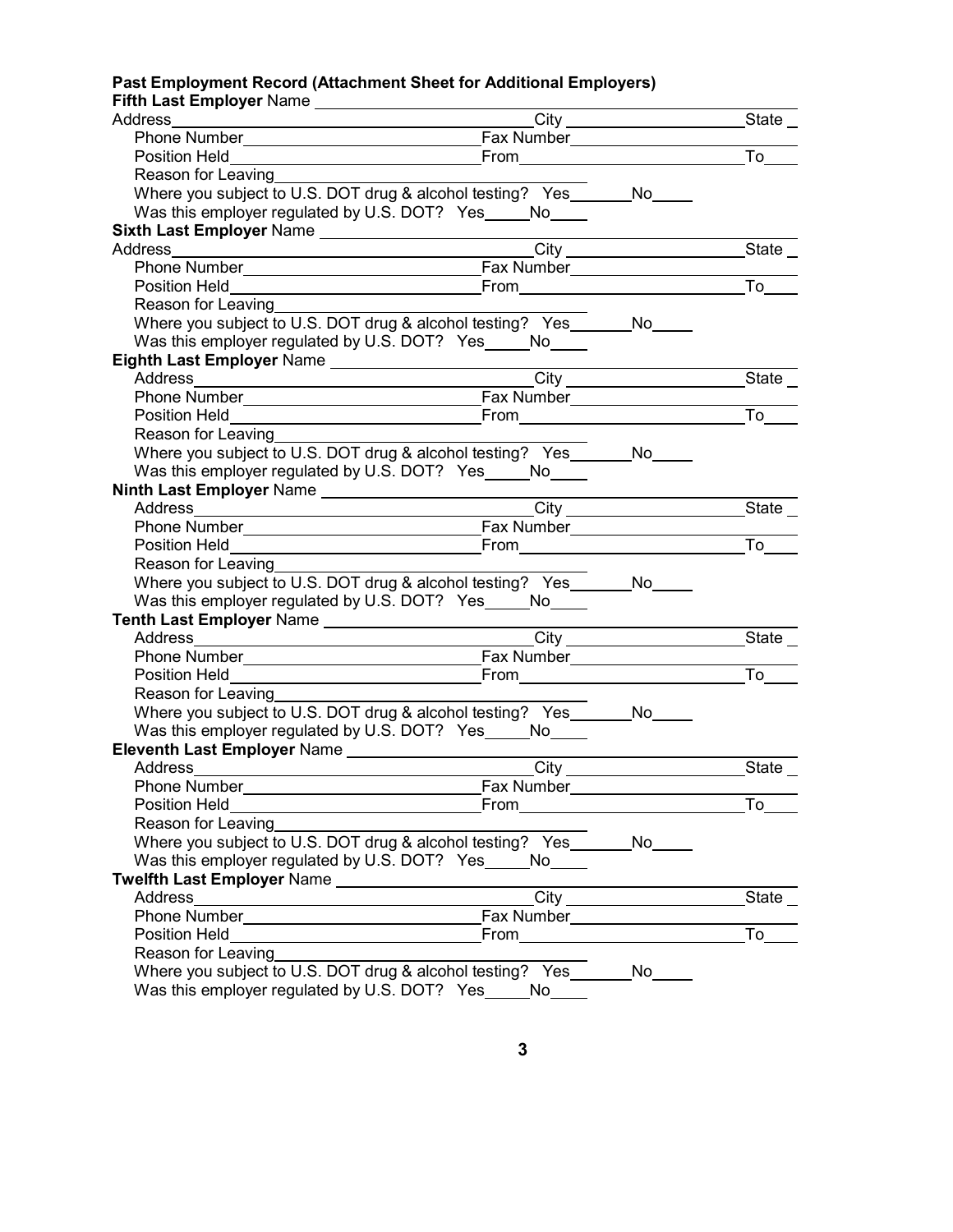### **PAST EMPLOYMENT SAFETY HISTORY REQUEST**

#### **CAPITAL TRANSPORTATION INC. 919 HUNTINGTON DR , ELK GROVE VILLAGE , IL 60007 Please return by faxing to: 224-231-0100**

The person named herein has applied to Capital Transportation Inc. for employment in a safetysensitive position.

I, the listed applicant below, hereby authorize the following company(s) to release all records of employment, including assessments of my job performance, ability, fitness and drug testing results to CAPITAL TRANSPORTATION INC. I hereby release this company, and its employees, officers, directors, and agents from any and all liability of any type as a result of providing the following information to the above-mentioned company. The applicant's signature on this form releases all liability of you and your company. Information is being requested in accordance with 49 CFR Parts 40, 382 and 391.

| Applicant's Signature                                                                                                                  | Date                                                                                                                                                                                                                                                                                                                                                                                                                                                                  |         |
|----------------------------------------------------------------------------------------------------------------------------------------|-----------------------------------------------------------------------------------------------------------------------------------------------------------------------------------------------------------------------------------------------------------------------------------------------------------------------------------------------------------------------------------------------------------------------------------------------------------------------|---------|
|                                                                                                                                        | Previous Company: ________________________________Address: _____________________                                                                                                                                                                                                                                                                                                                                                                                      |         |
|                                                                                                                                        |                                                                                                                                                                                                                                                                                                                                                                                                                                                                       |         |
|                                                                                                                                        |                                                                                                                                                                                                                                                                                                                                                                                                                                                                       |         |
| Reason for leaving: ___Voluntary ___Lay-Off ___Terminated ___Retired<br>If terminated, why?______________<br>Accident Date City, State | Dates of employment: From // / To // / Full Time: Part-Time:<br>Position(s) Held: Local: Local: Regional: Over-the-Road: Local Did this driver operate commercial motor vehicles greater than 26,000 lbs GVWR? Lyes Line<br>Type of equipment operated: __Dry Van ____Flatbed ____Reefer ____Other (please list):<br>Motor Vehicle Accident/Equipment Damage/Incident Inquiry, If no accidents please check box □ none<br>Did the Accident Involve? Brief Description |         |
|                                                                                                                                        | Tow Injury Fatality HM Release _______________                                                                                                                                                                                                                                                                                                                                                                                                                        |         |
| $\sqrt{1-\frac{1}{2}}$<br><u> Louis Communication (Communication</u><br>$\frac{1}{\sqrt{2}}$                                           | Tow ___ Injury ___ Fatality __ HM Release ___                                                                                                                                                                                                                                                                                                                                                                                                                         |         |
| <b>Alcohol &amp; Controlled Substance Testing Inquiry</b>                                                                              |                                                                                                                                                                                                                                                                                                                                                                                                                                                                       |         |
| no<br>no                                                                                                                               | Has this driver ever had a breath alcohol test within the past 3 years a result of 0.04 or higher alcohol concentration? ___yes                                                                                                                                                                                                                                                                                                                                       |         |
| no                                                                                                                                     |                                                                                                                                                                                                                                                                                                                                                                                                                                                                       |         |
| no<br>$\overline{\phantom{0}}$ no                                                                                                      | To your knowledge has this driver violated any DOT drug and alcohol regulations at a previous employer?                                                                                                                                                                                                                                                                                                                                                               | $__yes$ |
|                                                                                                                                        | ** If the answer to any of the above questions is "Yes", please provide details below:<br>Reason for test(s): Result of test(s): Date of test(s): Date of test(s):                                                                                                                                                                                                                                                                                                    |         |

If the applicant tested positive, to your knowledge, have they satisfactorily completed all return to duty and follow-up testing requirements in accordance 49 CFR 382.503?

 $__yes$   $__no$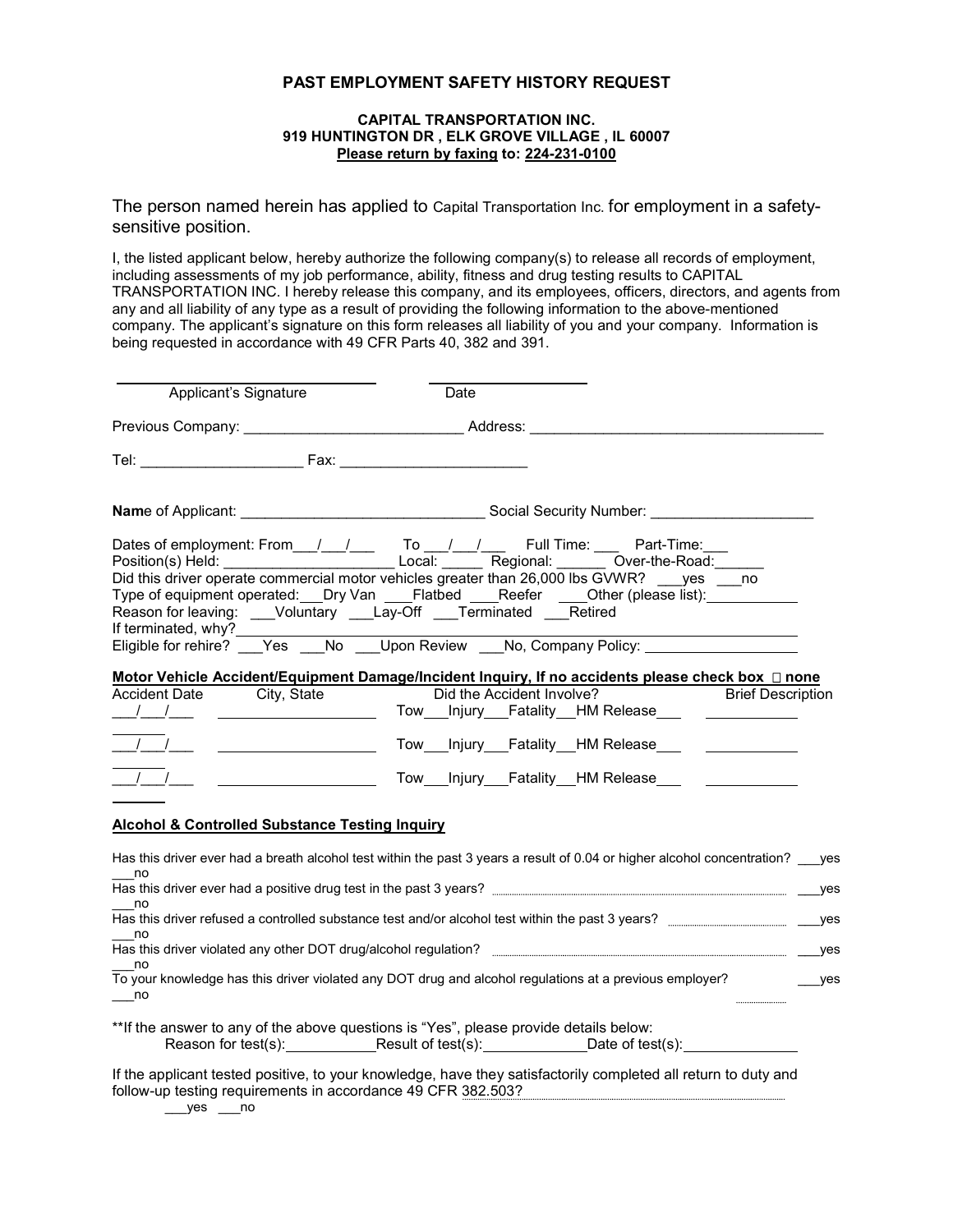| Any other remarks: example and a series of the series of the series of the series of the series of the series of the series of the series of the series of the series of the series of the series of the series of the series |                                                |                                    |  |  |  |
|-------------------------------------------------------------------------------------------------------------------------------------------------------------------------------------------------------------------------------|------------------------------------------------|------------------------------------|--|--|--|
| Verification Completed By: University of the Completed By:<br>Title: _________________                                                                                                                                        |                                                |                                    |  |  |  |
|                                                                                                                                                                                                                               | Verification Date: <u>____________________</u> |                                    |  |  |  |
| First Request Date: 1.                                                                                                                                                                                                        | Second Request Date: / /                       | Third Request Date:                |  |  |  |
| Fax<br>Mail Phone<br><b>Initials</b>                                                                                                                                                                                          | Fax Mail Phone<br><b>Initials</b>              | Mail Phone ____<br>Fax<br>Initials |  |  |  |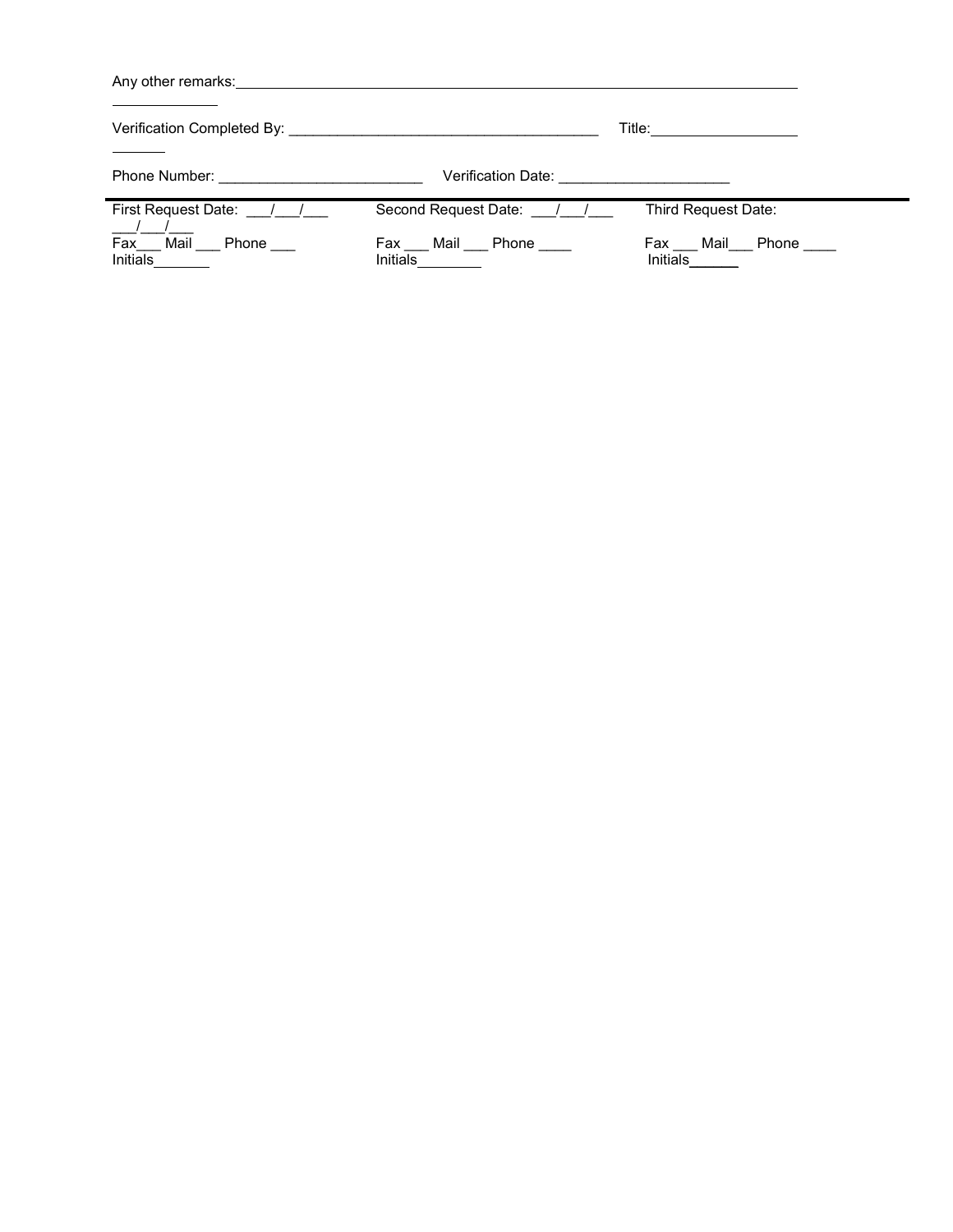# **Motor Vehicle Driver's Certification of Violations and Annual Review of Driving Record**

(Completed in accordance with 49 CFR 391.25 and 391.27)

Driver's Name: <u>\_\_\_\_\_\_\_\_\_\_\_\_\_\_\_\_\_\_\_\_\_\_\_\_\_</u>

I certify that the following is a true and complete list of traffic violations (other than parking violations) for which I have been convicted or forfeited bond or collateral during the past 12 months.

| Date | Offense | Location | Type of Vehicle<br>Operated |
|------|---------|----------|-----------------------------|
|      |         |          |                             |
|      |         |          |                             |
|      |         |          |                             |

If no violations are listed above, I certify that I have not been convicted or forfeited bond or collateral on account of any violation required to be listed during the past 12 months.

Date of Certification **Driver's Signature** 

I have reviewed the driving record and safety history of the above named driver in accordance with 49 CFR Part 391 and determined that the driver:

 $\square$  Meets minimum safe driving requirements

 $\Box$  Is disqualified to drive a commercial motor vehicle pursuant to 49 CFR 391.15 or does not meet our safety fitness standards

Date of Review **Reviewer's Signature**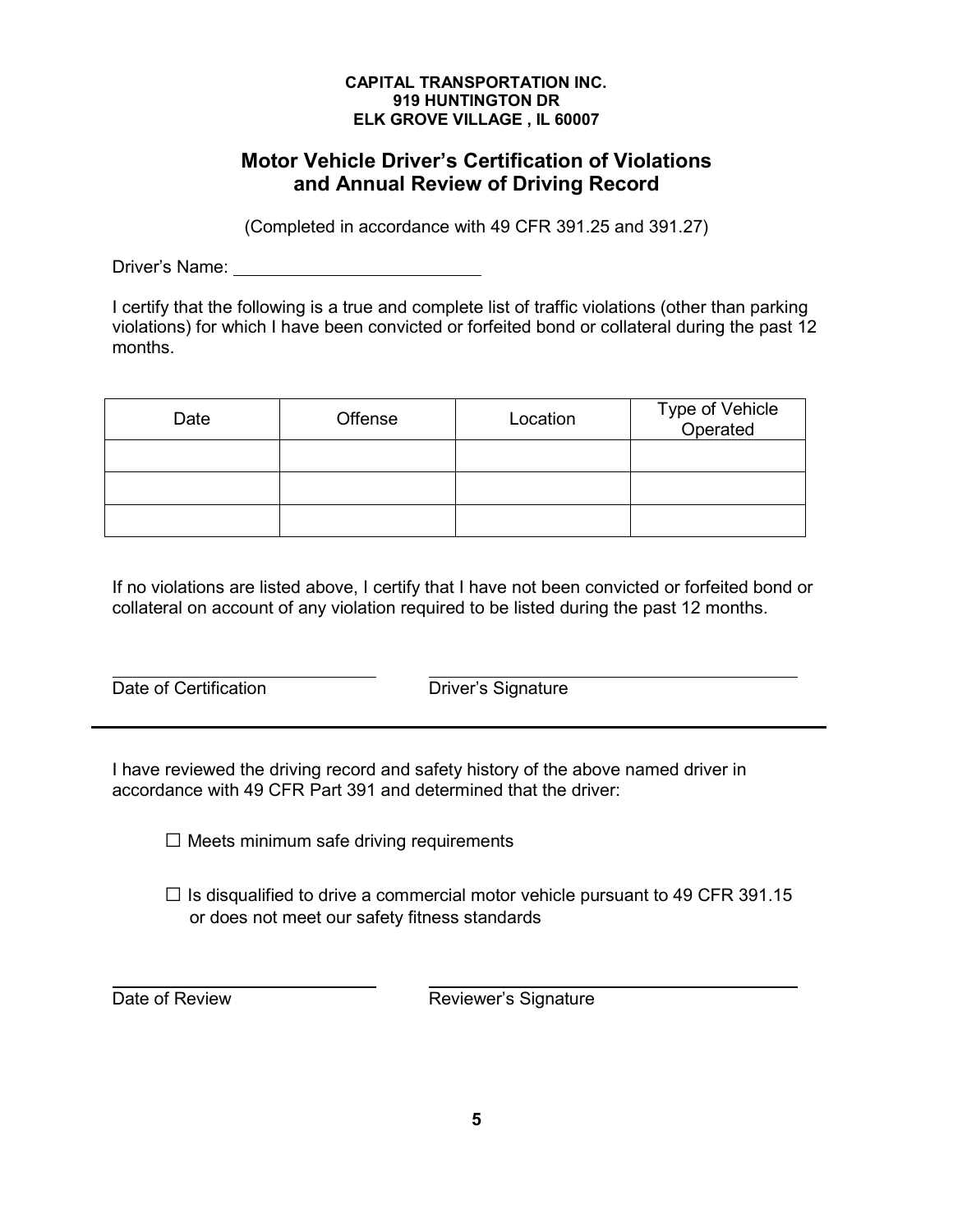# New Hire or Intermittent Hours of Service Sheet Total Time On-Duty for Preceding 7 Days

Required by Part 395.8(j)(2)

Driver Name (Print):

| Previous Days       | 6 | 5 | 4 | 3 |  |                    |
|---------------------|---|---|---|---|--|--------------------|
| Date                |   |   |   |   |  |                    |
| <b>Hours Worked</b> |   |   |   |   |  | <b>Total Hours</b> |

Driver's Signature Date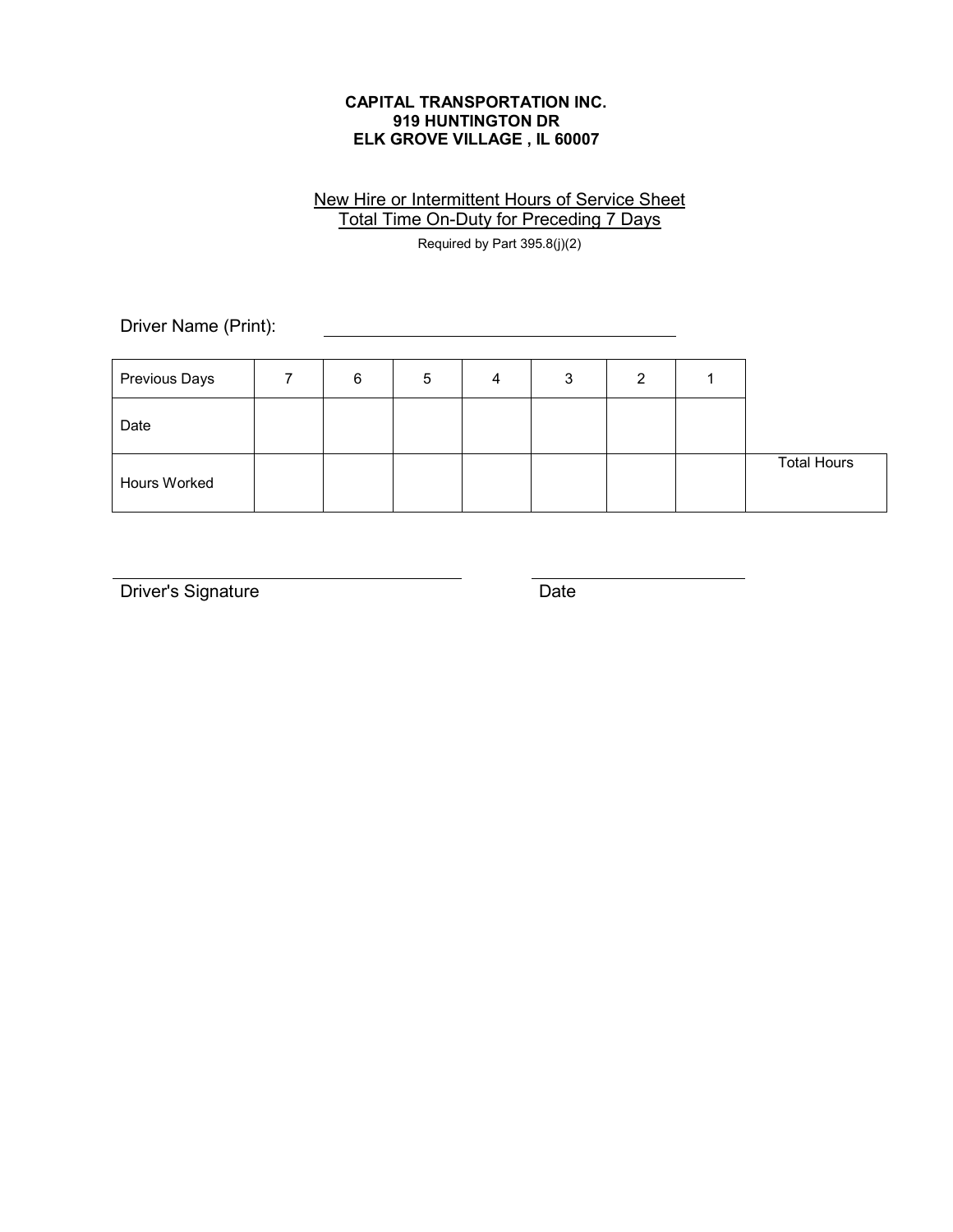**6**

**Off-Duty Time-** drivers may record all time not defined as on-duty time, defined below, as off-duty time. **On duty time** means all time from the time a driver begins to work or is required to be in readiness to work until the time the driver is relieved from work and all responsibility for performing work. On duty time shall include:

- a. All time at a plant, terminal, facility, or other property of a motor carrier or shipper, or on any public property, waiting to be dispatched, **unless the driver has been relieved from duty by the motor carrier;**
- b. All time inspecting, servicing, or conditioning any commercial motor vehicle at any time;
- c. All driving time as defined in the term driving time;
- d. All time, other than driving time, in or upon any commercial motor vehicle except time spent resting in a sleeper berth;
- e. All time loading or unloading a commercial motor vehicle, supervising, or assisting in the loading or unloading, attending a commercial motor vehicle being loaded or unloaded, remaining in readiness to operate the commercial motor vehicle, or in giving or receiving receipts for shipments loaded or unloaded;
- f. All time repairing, obtaining assistance, or remaining in attendance upon a disabled commercial motor vehicle;
- g. All time spent providing a breath sample or urine specimen, including travel time to and from the collection site, in order to comply with the random, reasonable suspicion, post-accident, or follow-up testing required by part 382 of this subchapter when directed by a motor carrier.
- h. Performing any other work in the capacity, employ, or service of a motor carrier; and
- i. Performing any compensated work for a person who is not a motor carrier.

The company permits its drivers to log off-duty or sleeper berth whenever the driver is relieved from work and all responsibility for performing work. The company allows drivers to record meals as off duty. It is the responsibility of the driver to properly secure all equipment and cargo before going off duty.

I have read and understand the above requirements to log time as off-duty.

Driver's Signature **Date** Date